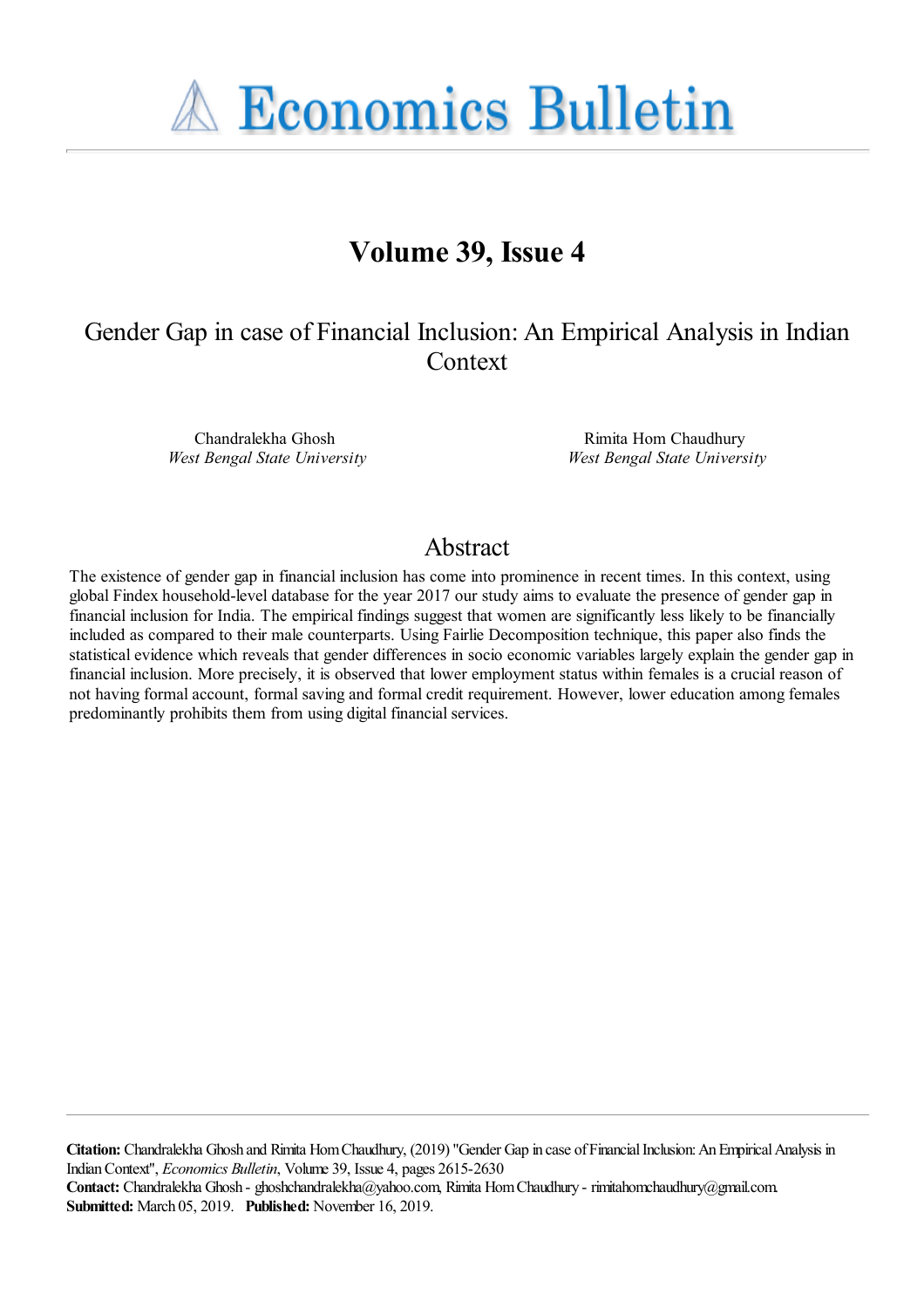## **1. Introduction**

"Financial inclusion is defined as the process of ensuring access to financial services and timely and adequate credit where needed by vulnerable groups, such as weaker sections, and low-income groups at an affordable cost" (Rangarajan Committee, Jan 2008).The financial inclusion carries several benefits for poor households. It provides them with opportunities to build savings, make investments and access credit (Ellis et al. 2010). In addition, it enables them to handle income shocks efficiently, and also helps to overcome unforeseen emergencies, such as illness or loss of employment. The study by Aterido et al. (2013) on Sub-Saharan Africa has observed the possibility of not having a significant gender gap when key observable characteristics are taken into account. In contrast, Demirgüc¸-Kunt et al. (2013), documented a gender gap in ownership of accounts and usage of savings and credit products, even after controlling for a host of individual characteristics including income, education, employment status, rural residency, and age. This argument is put forwarded by Fanta, B. A., and Mutsonziwa, K. (2016), who have examined the significance of gender discrimination in financial inclusion in the SADC region with a view to providing policy prescriptions. This paper has also discussed the barriers against women in financial inclusion, such as low financial literacy, lack of money, preferences on informal provider over banks, bank"s location, etc. According to the recently released FINDEX database 2017, out of the 1.7 billion adults globally who do not have bank accounts, about 56 percent are women.27 percent of adults reported of saving money at a financial institution,whereas, men are five percentages more likely to save than women.Similar evidence is manifested in terms of the credit card. It has been specified that men are three percent more likely to borrow from a financial institution than their female counterparts. Thus, World Bank highlighted in their reports that financial inclusion is not gender-neutral and women are under-represented in access and usage to financial services.

Gender inequality is a global phenomenon because the exclusion of women from any social and economic activity impacts directly on a nation's development. Many studies already have given evidence in this regard and more recently an elimination of gender inequality became the central part of sustainable development goal 2030. The achievement of Sustainable Development Goals (SDGs) could be difficult without gender equality and women empowerment. It has been largely accepted in recent eras that access to financial services can improve the situation of women together with other vulnerable sections of society. Because when women take part in the financial system, they are better able to manage risk, start or invest in a business,improve their bargaining position in the household and also fund large expenditures like an education or a home improvement (Dupas and Robinson, 2013, Ashraf et al., 2010).To end with, effective access to a range of financial products and services that cater to the multiple needs of women can uplift their status socially and even economically.

 A recent study in India by Swamy (2014) reported that women with access to microcredit experience higher income growth than men (8.40 percent for women against 3.97 percent for men). Besides, one noticeable ending of this analysis is that women are largely impacted by the financial inclusion programs, mostly because of their awareness levels and access to the instruments of economic progress. They also report that women use the resources in such a way that improves the family well-being and contributes to a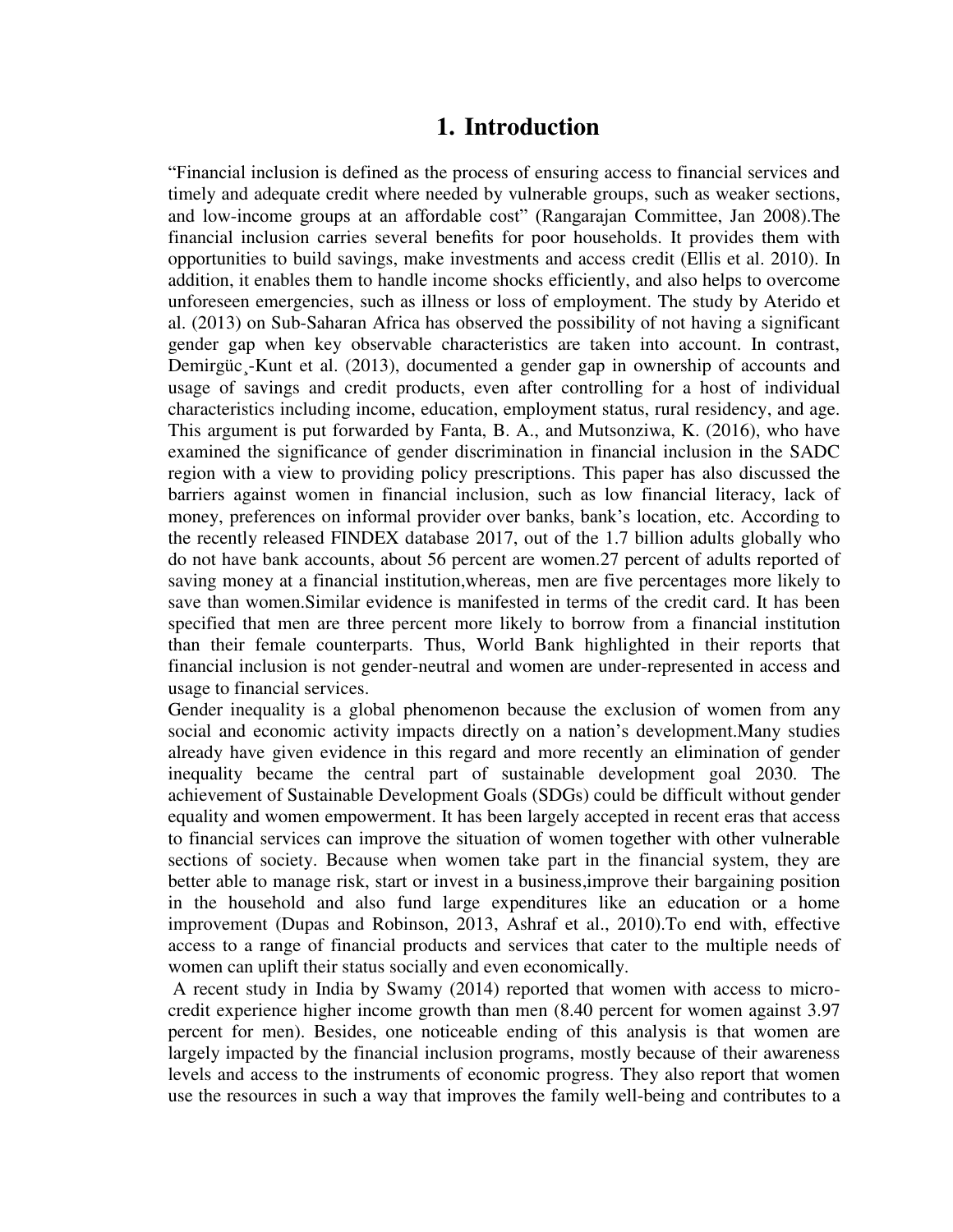significant increase in savings levels of the households.Abdu et al. (2015), show the existence of a gender gap in financial inclusion in Nigeria. World Bank reports a significant gender gap even in mobile account ownership.

Certain evidence appears to suggest a significant gender gap in access to finance in India. A study by Ghosh, A. & Vinod, D. (2016), has found an evidence of significant gender disparities in both the access and the use of finance in India. More specifically, femaleheaded households are 10% less likely to access formal finance as compared to households that are headed by males. Similar evidence carries over to the use of finance as well.Ghosh, A. & Vinod, D. (2017), also have investigated the possible channels which impede financial inclusion for female-headed households in India and findings suggest that the discrimination in socioeconomic channels worsen access to finance for female-headed households. Studies by Deléchat et al. (2018) and Demirguc-Kunt et al. (2013) have found that the legal discrimination, lack of protection from harassment, including at the workplace, and more diffuse gender norms are the possible explanatory factors for gender discrimination in financial inclusion.

Given this background, it is hard to identify to what extent gender differences in socioeconomic variables explain the gender gap in financial inclusion. Which socioeconomic characteristic has the highest contribution to the gender gap and how the result differs with different indicators of financial inclusion? The present study tries to answer many questions regarding the gender gap and also aims to examine whether the gender difference in the socioeconomic variables predominantly contribute to the gender gap or there exists some unexplained reasons behind this gender gap in financial inclusion. The rest of the paper is organized as follows. Section2 presents data and empirical model to analyze the gender gap in different indicators of financial inclusion. Section 3 discusses and interprets the results. Finally, Section 4 concludes.

## **2. Data and Methodology**

Data for the study were obtained from the 2017 Global Findex database. The Global Findex data were collected in conjunction with the annual Gallup World Poll Survey and cover more than 140 economies around the world. In our analysis, we have focused mainly on India.

The study adopted the Fairlie nonlinear decomposition technique (Fairlie, 2006) to analyze gender gap in financial inclusion in India. Fairlie decomposition technique, is an extension of Blinder-Oaxaca decomposition, which is mainly used if the outcome is binary and the coefficients are from a Logit or Probit model.

Fairlie decomposition model can be specified as:

$$
\overline{Y}^M - \overline{Y}^F = \left[ \sum_{i=1}^{N^M} \frac{F(X_i^M \hat{\beta}^M)}{N^M} - \sum_{i=1}^{N^F} \frac{F(X_i^F \hat{\beta}^M)}{N^F} \right] + \left[ \sum_{i=1}^{N^F} \frac{F(X_i^F \hat{\beta}^M)}{N^F} - \sum_{i=1}^{N^F} \frac{F(X_i^F \hat{\beta}^F)}{N^F} \right] \dots \dots (1)
$$

Where,  $N^j$  is the sample size for gender j (M=male, F=Female).  $\bar{Y}^j$  is the mean probability of outcome variable for sex j,  $X_i^j$  is the vector of independent variables for case i in sex j,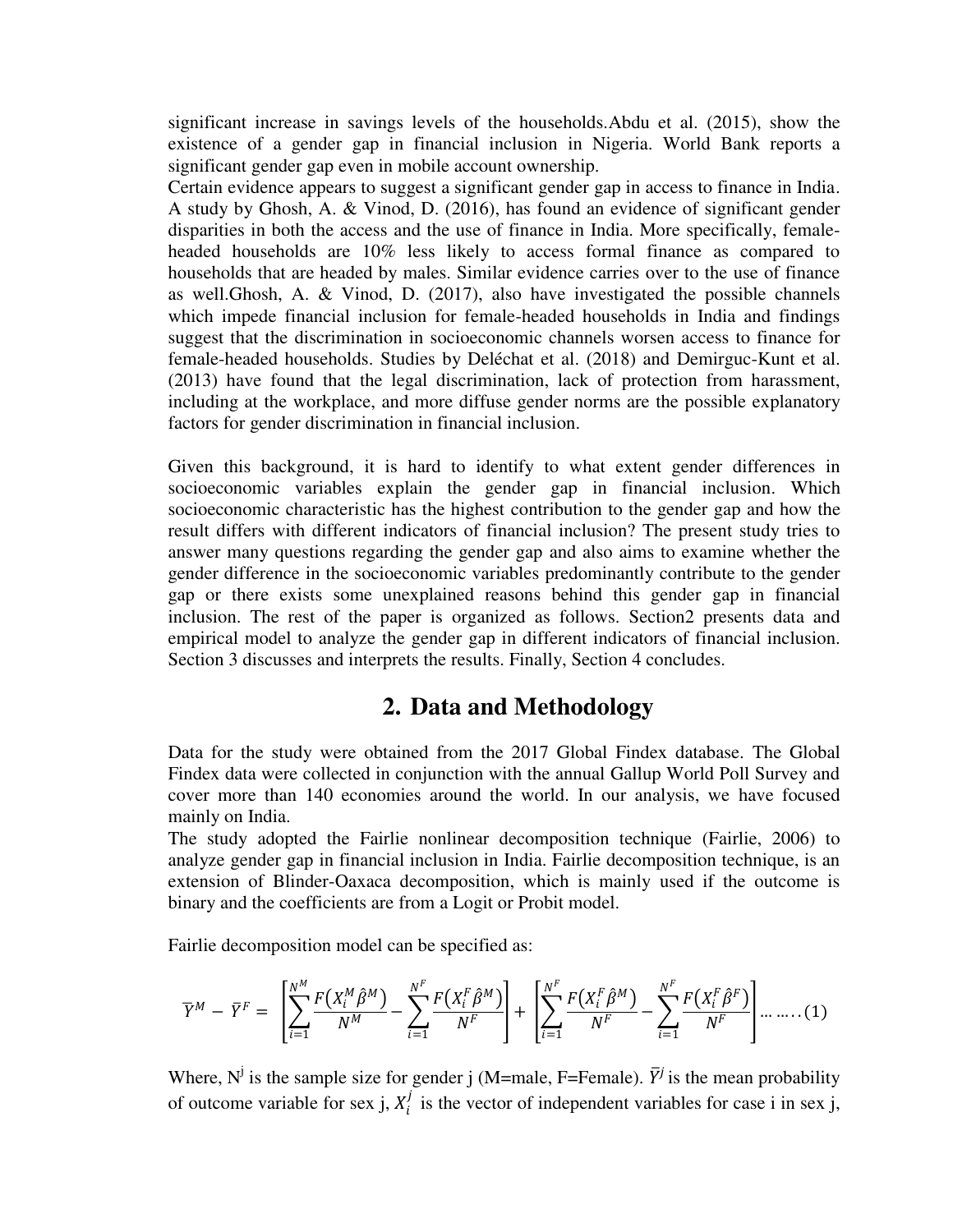$\hat{\beta}^j$  is the vector of coefficient estimates including a constant term, and F is the cumulative distribution function from the logistic distribution. The first term in brackets represents the part of the gender gap that is due to group differences in distributions of  $X$  (i.e., differences in the distributions of the independent variables), and the second term represents the part due to differences in the group processes determining (i.e., differences in the coefficients) levels of Y. The second term also captures the portion of the gender gap due to group differences in unmeasurable, or unobserved endowments. Notably, we use the male coefficient estimates  $(\hat{\beta}^M)$  as weights in the first term of the equation and the female distribution of independent variables  $(X^F)$  as weights in the second term.

An equally valid expression for the decomposition is:

$$
\overline{Y}^M - \overline{Y}^F = \left[ \sum_{i=1}^{N^M} \frac{F(X_i^M \hat{\beta}^F)}{N^M} - \sum_{i=1}^{N^F} \frac{F(X_i^F \hat{\beta}^F)}{N^F} \right] + \left[ \sum_{i=1}^{N^M} \frac{F(X_i^M \hat{\beta}^M)}{N^M} - \sum_{i=1}^{N^M} \frac{F(X_i^M \hat{\beta}^F)}{N^M} \right] \dots \dots (2)
$$

Here, the female coefficient estimates,  $(\hat{\beta}^F)$  are used as weights for the first term in the decomposition, and the male distributions of the independent variables,  $(X^M)$  are used as weights for the second term. This alternative method of calculating the decomposition often provides different estimates, which is the familiar index problem with the Blinder-Oaxaca decomposition technique. A third alternative is to weight the first term of the decomposition expression using coefficient estimates from a pooled sample of the two groups. We follow this approach in our study to calculate the decompositions. In particular, we have used coefficient estimates from a logit regression that includes a sample of all gender groups.

An additional calculation, however, is needed to identify the contribution of gender differences in specific variables to the gap. For example, assume that X includes two variables,  $X_1$  and  $X_2$ . The independent contribution of  $X_1$  to the gender gap can then be expressed as:

$$
\frac{1}{N^F} \sum_{i=1}^{N^F} F(\hat{\alpha}^* + X_{1i}{}^M \widehat{\beta_1}^* + X_{2i}{}^M \widehat{\beta_2}^*) - F(\hat{\alpha}^* + X_{1i}{}^F \widehat{\beta_1}^* + X_{2i}{}^M \widehat{\beta_2}^*) \dots \dots (3)
$$

Similarly, the contribution of  $X_2$  can be expressed as:

$$
\frac{1}{N^F} \sum_{i=1}^{N^F} F(\hat{\alpha}^* + X_{1i}^F \widehat{\beta_1}^* + X_{2i}^M \widehat{\beta_2}^*) - F(\hat{\alpha}^* + X_{1i}^F \widehat{\beta_1}^* + X_{2i}^F \widehat{\beta_2}^*) \dots \dots (4)
$$

A useful property of this technique is that the sum of the contributions from individual variables will be equal to the total contribution from all of the variables evaluated with the full sample. This technique estimates the total contribution of sex differences in the independent variables to the gender gap in the dependent variable. It also allows us to estimate the separate contribution of each independent (explanatory) variable to the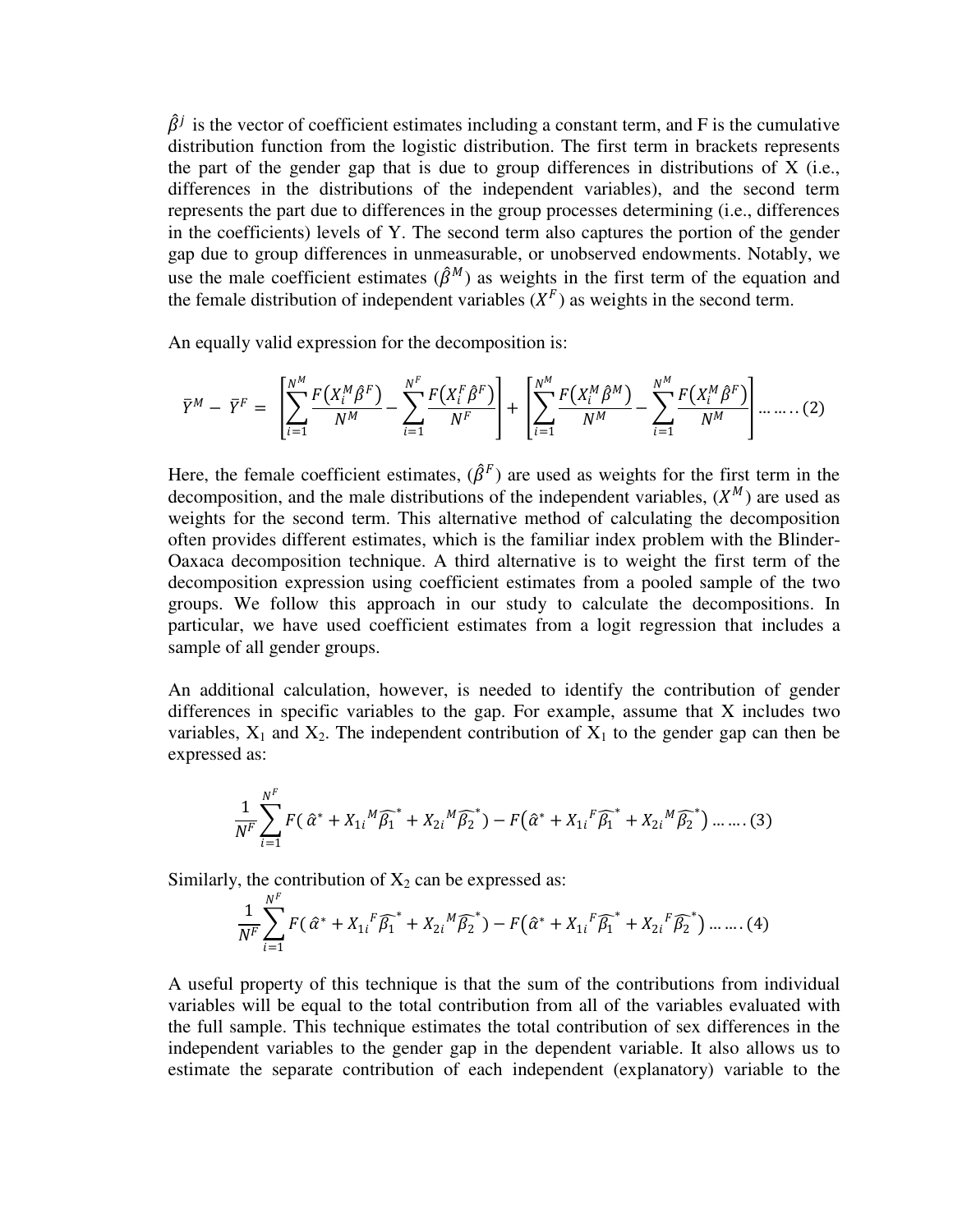overall gap. The contribution of each explanatory variable to the gap is thus equal to the change in the average predicted probability from replacing the female distribution with the male distribution of a specific variable, holding the distributions of the other variables constant.

The decomposition technique involves a one-to-one matching of cases between the two groups. Since the number of female and male is not identical, we draw a random subsample of females with or without replacement equal to the size of the full male sample, and matching the sample by their respective rankings in predicted probabilities. As the decomposition estimates are sensitive to the sub-sample chosen, we thus draw 1,000 different sub-samples and our results based on average values obtained from decompositions carried out over these sub-samples. The separate contributions of independent variables or groups of independent variables may be sensitive to the ordering of variables. We therefore randomize the order of the variables across the simulations and perform the "Fairlie decomposition" using the "fairlie" command in "STATA" to compute both the estimates as well as standard errors. We have obtained the amount of gender gap explained by the socioeconomic variables, and also the unexplained gender gap.

Here, we have used "Blinder-Oaxacadecomposition to nonlinearmodels (nldecompose)" (Bauer and Sinning (2008))with pooled variable incorporating bootstrap option to find out the significance levels of overall gaps. And after performing the "Fairlie decomposition (2006)' technique, we have used "Nonlinear combinations of estimators  $(nlcom)$ <sup>1</sup>to obtain the significance levels of explained and unexplained gaps. Nonlinear combinations of estimators (nlcom) use the delta method, and it is a useful technique for the simultaneous estimation of multiple linear combinations.The significance level of the difference in gap as well as the significance level of the explained gap have been reported.

## **3. Results and Analysis**

Preliminary analysis is conducted using descriptive statistics for some indicators of financial inclusion to compare across gender groups. A more robust analysis has been conducted through Fairlie nonlinear decomposition technique, to capture the effect of gender differences in socioeconomic variables on the gender gap in financial inclusion.

### **3.1.Preliminary analysis**

We begin the analysis by documenting information on the basic dimensions of financial inclusion. To be more specific, we provide information mainly on account ownership, formal saving, formal borrowing, availability of modern technology, access to the account, and mode of access by gender. The descriptive statistics reported in Table I show 79.33 percent of Indians informed of having a formal account, 19 percent saved formally and only 6.6 percent reported of borrowing formally. These are the three main measures of financial inclusion and each of them is lower for females compared to males.82.5 percent of males have a formal account, while the percentage of females having an account is 76.4. 21.5 percent of males saved money at a formal financial institution the the set of the set of the set of the set of the set of the set of the set of the set of the set of the set of the set of the set of the set of the set of the set of the set of the set of the set of the set

<sup>&</sup>lt;sup>1</sup>Nonlinear combinations of estimators, a post estimation technique, computes point estimates, standard errors, test statistics, significance levels, and confidence intervals. Using "nlcom" command in "STATA" we have obtained our required significance levels.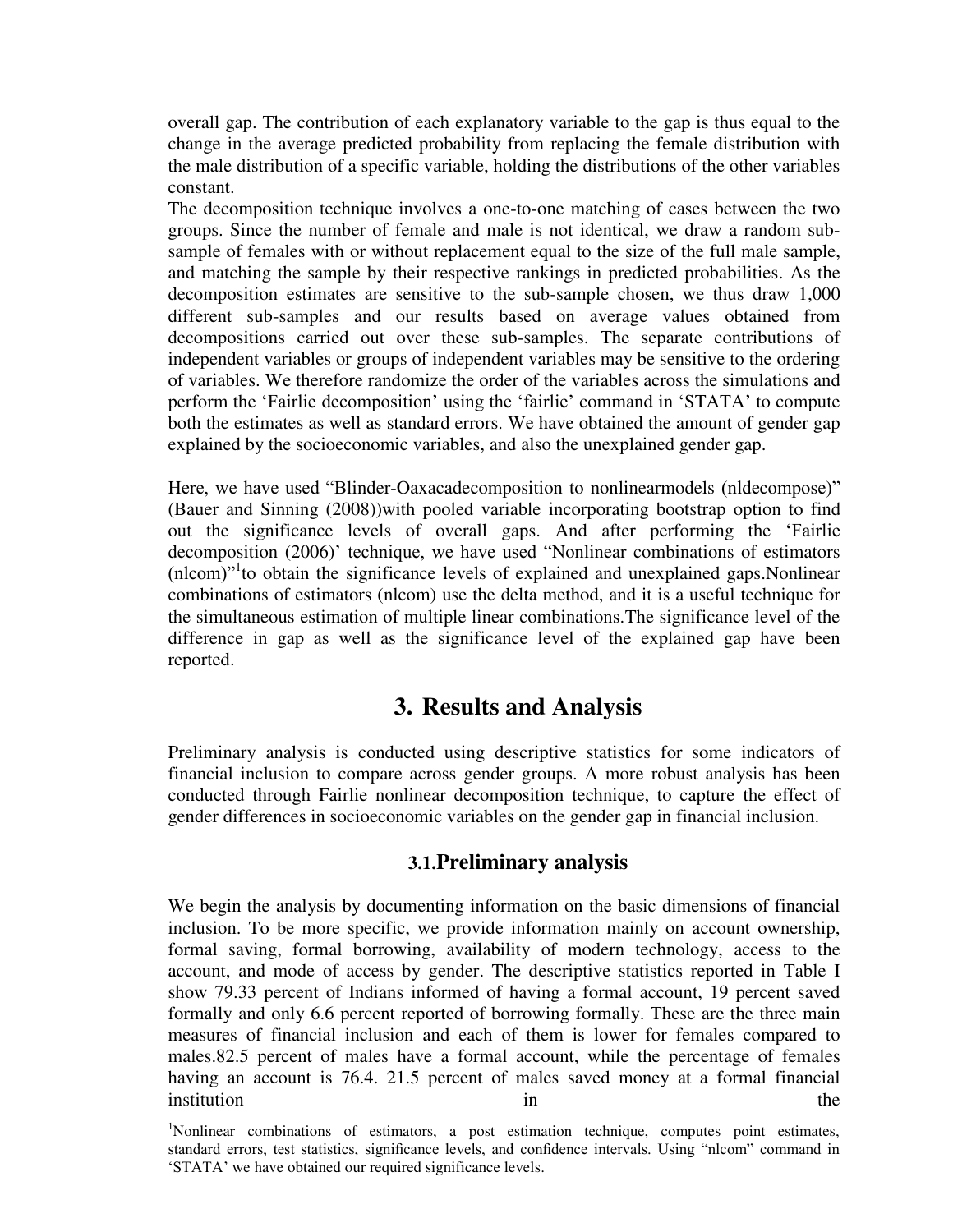past 12 months compared to only 16.6 percent of females. Likewise, gender bias has also been observed for formal credit too.

Gender differences are also observed for account usage in the past 12 months. About 42 percent of adults reported of using an account either for depositing money or for withdrawing money or for both. Females are 9.2 percent less likely to deposit and 11.8 percent less likely to withdraw than their male counterparts. This infers that males have used the account more actively compared to females.

| <b>Variables</b>                                   | Obs. | Mean                                                                                          | Mean   | Mean     |  |  |  |
|----------------------------------------------------|------|-----------------------------------------------------------------------------------------------|--------|----------|--|--|--|
|                                                    |      | (total)                                                                                       | (male) | (female) |  |  |  |
| Main indicators of financial inclusion             |      |                                                                                               |        |          |  |  |  |
| Formal account                                     | 3000 | 0.793                                                                                         | 0.825  | 0.764    |  |  |  |
|                                                    |      | (0.40)                                                                                        | (0.38) | (0.42)   |  |  |  |
| Formal saving                                      | 3000 | 0.190                                                                                         | 0.215  | 0.166    |  |  |  |
|                                                    |      | (0.39)                                                                                        | (0.41) | (0.37)   |  |  |  |
| Formal borrowing                                   | 3000 | 0.066                                                                                         | 0.083  | 0.049    |  |  |  |
|                                                    |      | (0.25)                                                                                        | (0.28) | (0.22)   |  |  |  |
| <b>Usage of account in past 12 months</b>          |      |                                                                                               |        |          |  |  |  |
| Deposit                                            |      | 0.418                                                                                         | 0.463  | 0.371    |  |  |  |
|                                                    |      | (0.49)                                                                                        | (0.50) | (0.48)   |  |  |  |
| Withdrawal                                         |      | 0.421                                                                                         | 0.480  | 0.362    |  |  |  |
|                                                    |      | (0.49)                                                                                        | (0.50) | (0.48)   |  |  |  |
| Availability of modern technology                  |      |                                                                                               |        |          |  |  |  |
| Debit card                                         |      | 0.314                                                                                         | 0.396  | 0.237    |  |  |  |
|                                                    |      | (0.46)                                                                                        | (0.49) | (0.43)   |  |  |  |
| Credit card                                        |      | 0.029                                                                                         | 0.039  | 0.021    |  |  |  |
|                                                    |      | 2380<br>2380<br>3000<br>3000<br>(0.17)<br>(0.19)<br>(0.14)<br>0.776<br>0.605<br>0.688<br>3000 |        |          |  |  |  |
| Mobile phone                                       |      |                                                                                               |        |          |  |  |  |
|                                                    |      | (0.46)                                                                                        | (0.42) | (0.49)   |  |  |  |
| Mode of usage                                      |      |                                                                                               |        |          |  |  |  |
|                                                    | 943  | 0.350                                                                                         | 0.375  | 0.311    |  |  |  |
| Debit card usage in past 12 month                  |      | (0.48)                                                                                        | (0.49) | (0.46)   |  |  |  |
| Credit card usage in past 12 month                 | 88   | 0.739                                                                                         | 0.732  | 0.750    |  |  |  |
|                                                    |      | (0.44)                                                                                        | (0.45) | (0.44)   |  |  |  |
| Used mobile phone or internet to access FI account | 2380 | 0.061                                                                                         | 0.073  | 0.048    |  |  |  |
|                                                    |      | (0.24)                                                                                        | (0.26) | (0.21)   |  |  |  |
| <b>Mobile money banking</b>                        |      |                                                                                               |        |          |  |  |  |
| Mobile account                                     |      | 0.022                                                                                         | 0.031  | 0.013    |  |  |  |
|                                                    | 3000 | (0.15)                                                                                        | (0.17) | (0.11)   |  |  |  |

**Table I: Descriptive Statistics of Different Indicators of Financial Inclusion by Gender** 

Source: Global Findex Database, 2017

Note:Standard deviations are denoted in parentheses

The goal of financial inclusion is expected to be achieved if digital finance comes into force. Digital finance is financial services delivered through mobile phones, the internet or cards linked to a reliable digital payment system. Gender disparity also exists in the use and availability of digital financial services in India. 68.8 percent of Indians reported of having mobile phones, but only 2.2 percent reported of using the mobile account. The results tabulated above indicate that males have 17.1 percent more possibility to have a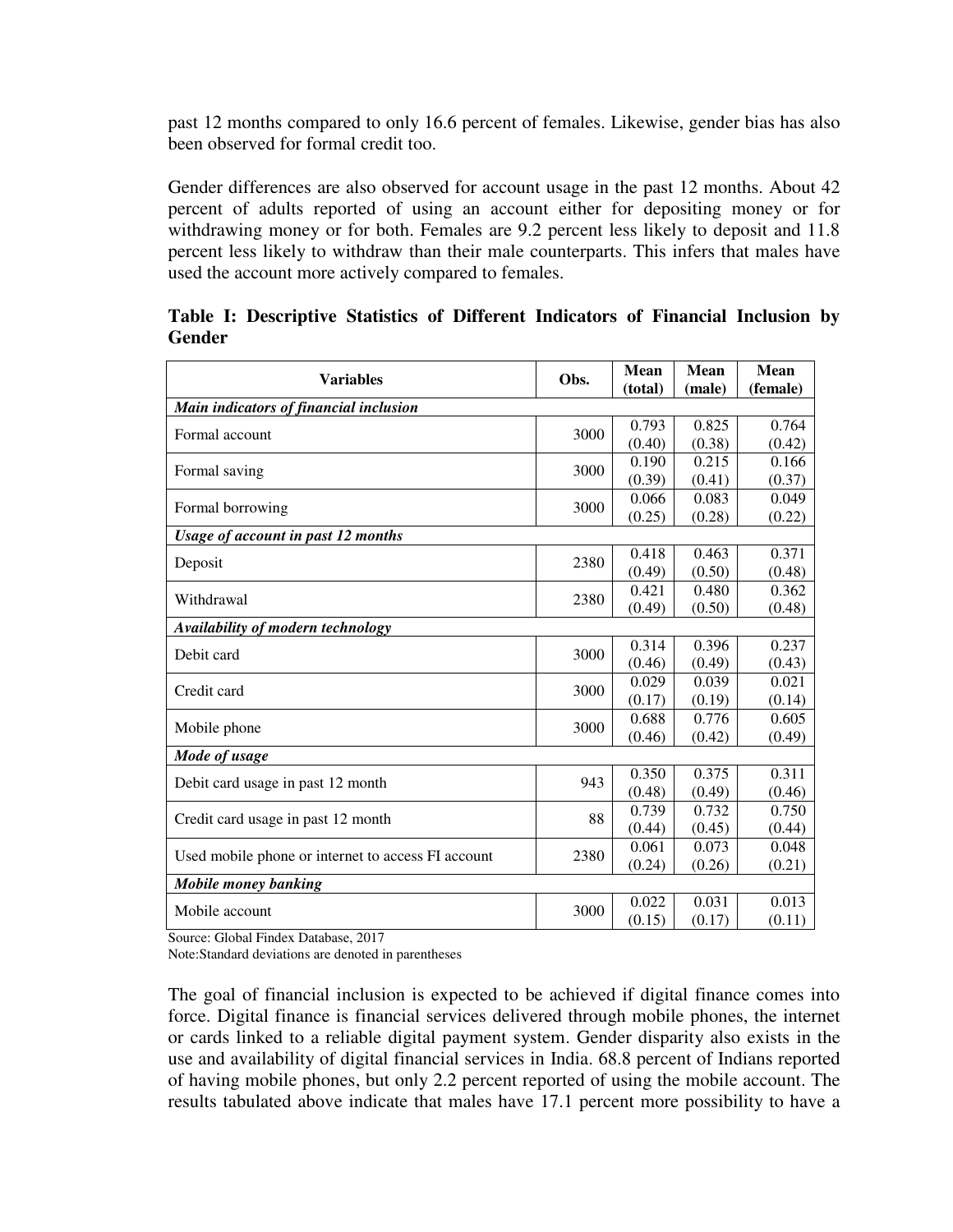mobile phone as compared to females. Only 1.3 percent of females have a mobile account, while the percentage for males is 3.1. Similarly, the likelihood of accessing the formal account using a mobile phone or internet is also higher for males (7.3 percent for males versus 1.3 percent for females) as compared to females.

Debit card, another mode of transaction, is well accepted among the Indian adults. It not only allows cash withdrawal from ATMs but also in many cases, this card can be used for payment in place of cash.Table I reports that the availability and accessibility both are higher for a male in terms of debit cards. 39.3 percent of males reported of holding a debit card while the percentage is only 23.7 for females. Furthermore, females have 31.1 percent possibility of using a debit card in comparison to 37.5 percent for males. Unlike debit cards, credit cards are not that popular among Indian adults. We observe an interesting difference between credit card availability and accessibility across gender. Males resort more to credit card holding but females resort more to credit card using. Though females have 1.8 percent less probability of holding the credit card but have 1.8 percent more probability of using such cards.

### **3.2. Gender differences in financial inclusion**

This section represents the relation between gender and financial inclusion and also explores the contribution of gender differences in different socioeconomic variables to the gender gap in financial inclusion. The detailed decomposition has been done using the "Fairlie non-linear decomposition"technique. But before conducting the decomposition we have carried out chi-square test for categorical variables and t-test for continuous variables to examine differences between the male and female in terms of age, education, employment status, income level and find out whether the difference is statistically significant or not(See, Appendix, Table no A.I, A.II and A.III). There are significant differences between male and female in terms of education level, occupation level, income level 1 and income level 2. Again, using the chi-square test we also have examined that all the dependent variables significantly differ with gender (see, Appendix, Table no A.IV). The results of Fairlie non-linear decomposition technique using pooled coefficients are presented in Table II and Table III below.

#### **3.2.1. Gender gap and Three main indicators of financial inclusion**

The descriptive statistics confirmed differences between males and females in terms of account ownership, formal saving and formal borrowing. As reported in Table II the gender gap in an account's ownership is significant and the rate is 0.06044. This positive gap implies that males are 6.04 percent more likely to have formal accounts than their female counterparts. Having found evidence of a gender gap we analyze the extent to which observable characteristics do explain these results. The outcome shows that the gender differences in all the socioeconomic variables (such as, age, income, education and employment status) account 61.93 percent of the total gap. Employment status explains 34.21 percent of the gender gap in financial inclusion in terms of account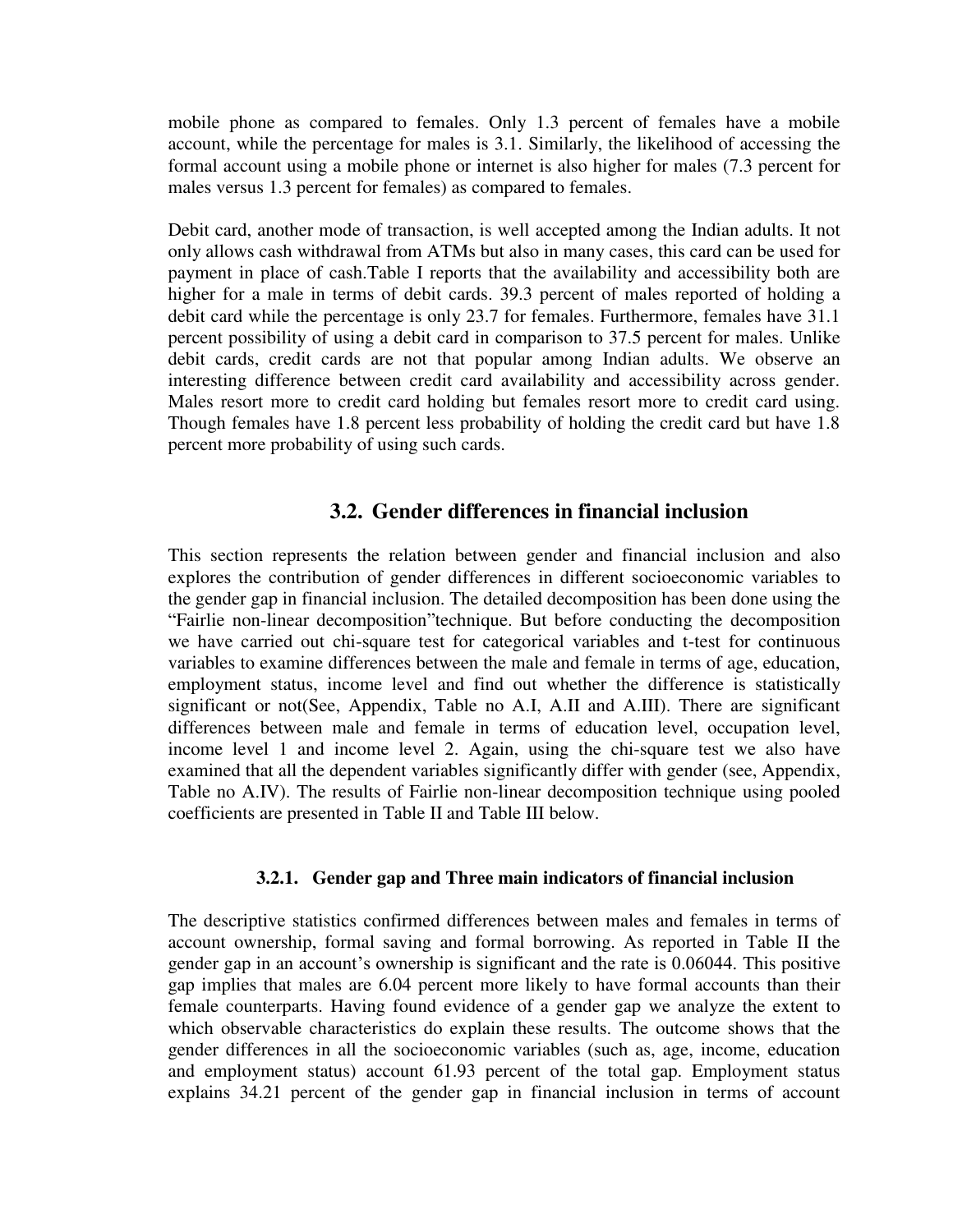ownership. Therefore, employed women are more likely to have a bank account in their name. Gender differences in secondary education account 23.56 percent to the total gap whereas differences in tertiary education explain only 12.27 percent of the total gender gap. Therefore, improvement of educational status within females can reduce the gender gap in case of account ownership to a certain extent.

The decomposition estimates intended for formal saving are consistent with the fact that there exists a significant gender gap in case of savings at a financial institution. The overall difference between male and female in formal saving is 4.9 percent. All included observable characteristics explain roughly 100 percent of the total gap, this result infers that gender diversity in formal savings is entirely due to the differences in socioeconomic characteristics across gender.

#### **Table II: Fairlie Non-Linear Decomposition of Gender Gap in Formal Accounts, Formal Savings and Formal Borrowings**

|                                 | <b>Formal Account</b> |                           | <b>Formal Saving</b> |                            | <b>Formal Borrowing</b> |                          |
|---------------------------------|-----------------------|---------------------------|----------------------|----------------------------|-------------------------|--------------------------|
| <b>Variables</b>                | Logistic              | Decomposi                 | Logistic             | Decomposi                  | Logistic                | Decomposi                |
|                                 | Results               | tion                      | Results              | tion                       | Results                 | tion                     |
| Gender                          | $-0.1392$             | <b>NA</b>                 | 0.0128               | <b>NA</b>                  | $-0.3804**$             | <b>NA</b>                |
| Age                             | $0.1034*$             | $-0.00694$                | $0.0435*$            | $-0.00063$                 | 0.0313                  | 0.00037                  |
| Age square                      | $-0.0010*$            | 0.00177                   | $-0.0003$            | $-0.00007$                 | $-0.0002$               | $-0.00054$               |
| Income level 1<br>(Poorest 20%) | $-0.1892$             | 0.00082                   | $-1.2182*$           | $0.00353***$<br>(7.15%)    | $-0.0177$               | 0.00004                  |
| Income level 2<br>(Second 20%)  | $-0.0836$             | 0.00040                   | $-0.6964*$           | $0.00237***$<br>$(4.82\%)$ | $-0.1037$               | 0.00018                  |
| Income level 3<br>(Third 20%)   | $-0.0427$             | $-0.00012$                | $-0.4595*$           | $-0.00001$                 | $-0.2566$               | $-0.00010$               |
| Income level 4<br>(Fourth 20%)  | $-0.2843***$          | $-0.00085$                | $-0.3185**$          | $-0.00077$                 | 0.0758                  | 0.00013                  |
| Secondary<br>education          | $0.7795*$             | $0.01424*$<br>$(23.56\%)$ | $0.5122*$            | 0.00998*<br>(20.25%)       | 0.2616                  | 0.00265                  |
| Tertiary<br>education           | 2.3093*               | $0.00742*$<br>(12.27%)    | 1.2429*              | $0.01058*$<br>$(21.46\%)$  | 0.1561                  | 0.00046                  |
| Employment                      | $0.3937*$             | $0.02068*$<br>$(34.21\%)$ | $0.5376*$            | $0.02597*$<br>$(52.68\%)$  | $0.4233**$              | 0.00998**<br>$(29.22\%)$ |
| Group(male)                     |                       | 0.82450                   |                      | 0.21542                    |                         | 0.08328                  |
| Group(female)                   |                       | 0.76406                   |                      | 0.16613                    |                         | 0.04913                  |
| Difference/gap                  |                       | $0.06044*$                |                      | $0.04929*$                 |                         | $0.03415*$               |
| Unexplained                     |                       | 0.02301                   |                      | $-0.00166$                 |                         | 0.02098                  |
| gap                             |                       | (38.07%)                  |                      | $(-3.37%)$                 |                         | $(61.45\%)$              |
| Explained gap                   |                       | $0.03743**$               |                      | $0.05095**$                |                         | 0.01317                  |
|                                 |                       | $(61.93\%)$               |                      | (103.37%)                  |                         | $(38.55\%)$              |
| Constant                        | $-1.206*$             |                           | $-2.789*$            |                            | $-3.706*$               |                          |
| Observations                    | 3000                  | 3000                      | 3000                 | 3000                       | 3000                    | 3000                     |
| LR chi $2(10)$                  | 187.98                |                           | 203.6                |                            | 35.17                   |                          |
| Prob> chi2                      | 0.0000                |                           | 0.0000               |                            | 0.0001                  |                          |

Data Source: Global Findex database, 2017.

Note: Parentheses denote the percentage in respect to total gap

\* Significance at the 1% level \*\* Significance at the 5% level \*\*\* Significance at the 10% level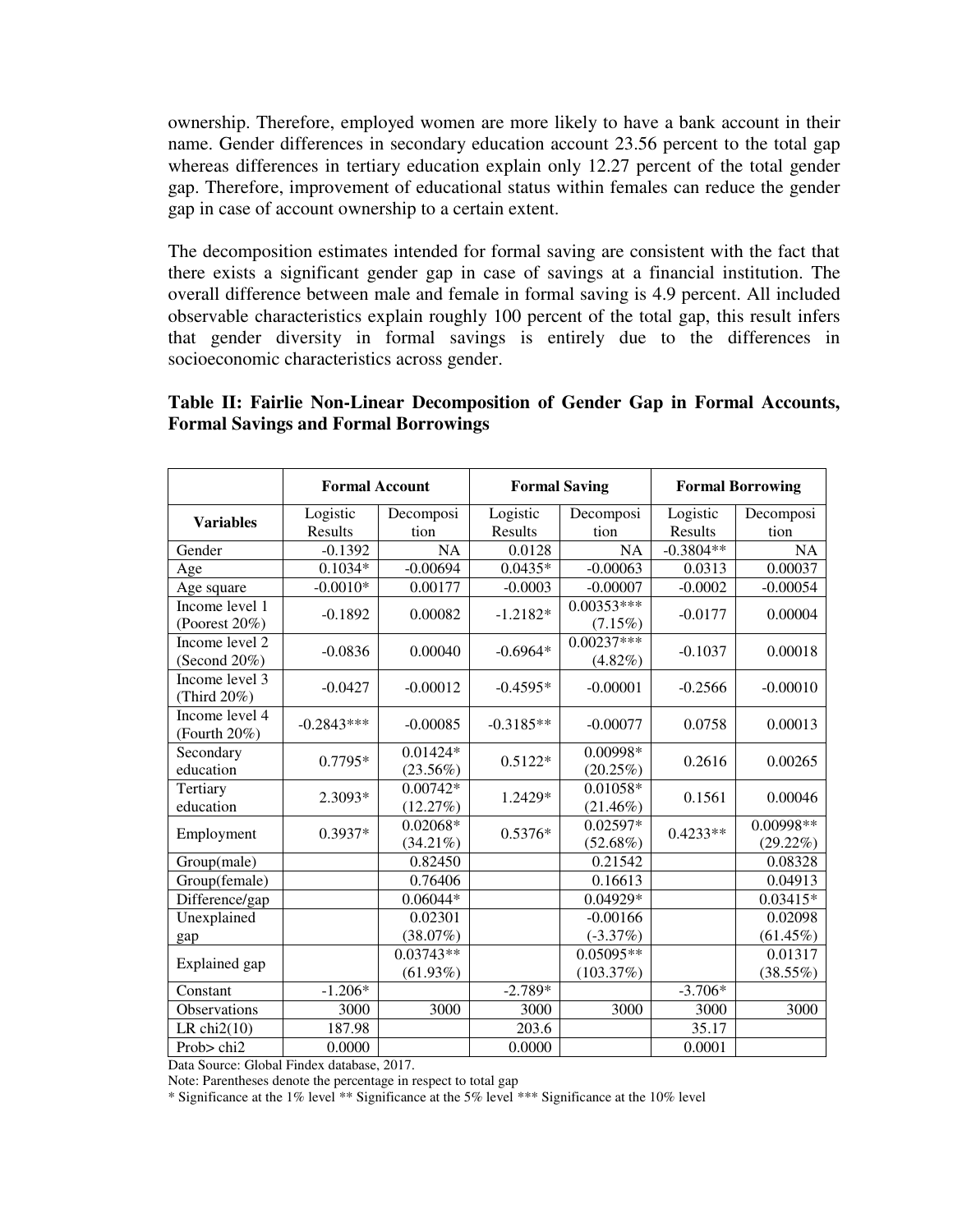As expected,the largest factor explaining the gender disparity in formal savings is employment status. This variable accounts about 53% of the gap in the savings.Gender differences in secondary and tertiary levels of education, separately explains almost 21 percent of the total gap. Poor women are less likely to save at a financial institution. A sufficient improvement of income among females in category income level 1 and in category income level 2 can reduce the gender gapup to7.15 percent and 4.82 percent respectively of the total gap.

Table II also reports that the male-female gap in formal borrowing is 3.4 percent. Positive gap implies women lag behind their male counterparts in terms of use of formal credit.Unlike the above, differences in all included socioeconomic characteristics across gender representabout 38.55 percent of the gap. The contribution of employment status in having the gender gap is only29.22 percent in case of formal borrowing. The unexplained gap in the case of formal borrowing is high. This indicates, apart from socioeconomic factors, there are other factors which contribute to the disparity in formal credit usage across gender. The research also highlights that although the overall gender gap is significant for all the three dependent variables, the explained gap is statistically significant only for formal account ownership and formal savings. Socioeconomic variables explain the financial inclusion gap in case of account ownership and savings.

#### **3.2.2. Gender gap and Digital financial Services**

Digital financial inclusion can be defined as digital access to and use of formal financial services by excluded and underserved populations. Such services are provided at a cost that is affordable to customers and sustainable for providers. It is widely accepted in the number of studies that transactions costs act as a barrier to financial inclusion and digital financial services are found to significantly reduce these transaction costs, both in monetary terms (Allen et al., 2012) as well as in terms of time (World Bank, 2014). It is already mentioned in our summary statistics that digital financial services are also not free from gender bias and the results reported inTable III provide evidence in this regard.

The overall gap between male and female in terms of debit card holding is 15.92 percent, this indicates that males are 15.92 percent more likely to have a debit card than the females. Gender differences in all included socioeconomic variables explain 53.46 percent of the gap. An adequate increase in education, within women, up to secondary level can reduce the gap by 21.08 percent and again more growth in education level can reduce the gap by 10.15 percent. Discrimination across gender in some other socioeconomic variables, such as employment status and income level, also ensures a significant share to the total gap in case of debit card holding. Gender disparity in income level 1 contributes 4.25 percent to the total gap while this disparity in income level 2 contributes only 2.59 percent to the gap.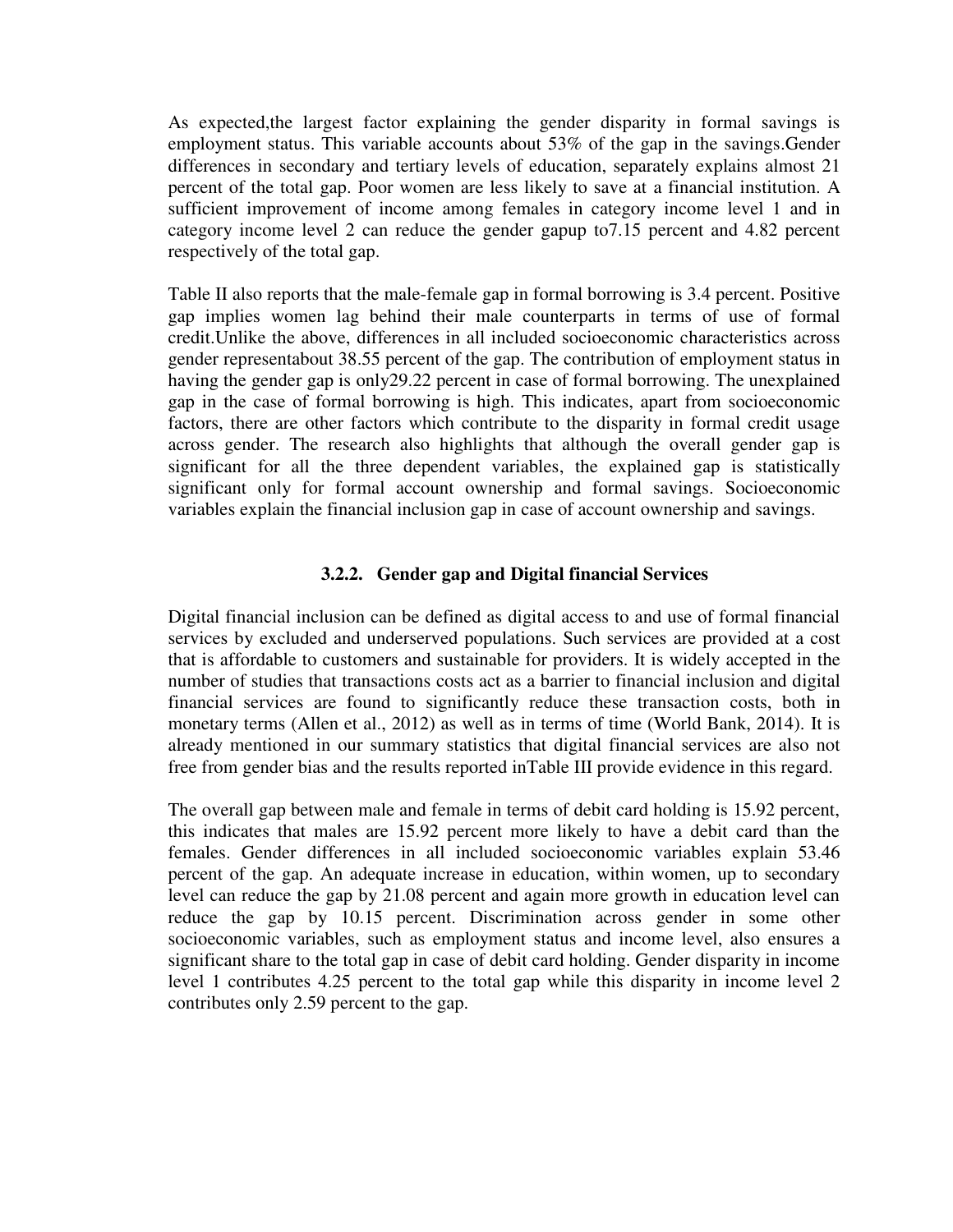|                  |            | <b>Debit Card Holding</b> |                | <b>Debit Card Using</b> | <b>FI Account Access Using</b> |                                 |  |
|------------------|------------|---------------------------|----------------|-------------------------|--------------------------------|---------------------------------|--|
|                  |            |                           |                |                         |                                | <b>Mobile Phone or Internet</b> |  |
| <b>Variables</b> | Logistic   | Decomposi                 | Logistic       | Decomposi               | Logistic                       | Decompositi                     |  |
|                  | Results    | tion                      | <b>Results</b> | tion                    | Results                        | on                              |  |
| Gender           | $-0.4588*$ | <b>NA</b>                 | $-0.1681$      | $\overline{NA}$         | $-0.1240$                      | $\overline{NA}$                 |  |
| Age              | $0.1182*$  | $-0.0029$                 | $-0.0112$      | $-0.00006$              | $0.0721***$                    | 0.0030                          |  |
| Age square       | $-0.0014*$ | 0.0080                    | 0.0002         | 0.00121                 | $-0.0009**$                    | $-0.0056$                       |  |
| Income level $1$ |            | $0.0068*$                 |                | $0.00271**$             |                                |                                 |  |
| (Poorest 20%)    | $-1.5528*$ | $(4.25\%)$                | $-0.8837*$     | $(4.21\%)$              | $-1.0309*$                     | 0.0016                          |  |
| Income level 2   |            | $0.0041**$                |                |                         |                                |                                 |  |
| (Second 20%)     | $-1.2226*$ | $(2.59\%)$                | $-0.4747***$   | $-0.00291$              | $-0.6787**$                    | 0.0001                          |  |
| Income level 3   |            |                           |                |                         |                                |                                 |  |
| (Third 20%)      | $-0.7564*$ | 0.0005                    | $-0.3610***$   | 0.00094                 | $-0.3385$                      | 0.0004                          |  |
| Income level 4   |            |                           |                |                         |                                |                                 |  |
| (Fourth 20%)     | $-0.5176*$ | $-0.0006$                 | $-0.4537**$    | 0.00000                 | $-0.4286***$                   | $-0.0006$                       |  |
| Secondary        |            | $0.0336*$                 |                | $0.01275*$              |                                | $0.0062***$                     |  |
| education        | 1.3540*    | $(21.08\%)$               | $0.5139*$      | $(19.81\%)$             | 1.1716*                        | (25.53%)                        |  |
| Tertiary         |            | $0.0162*$                 |                | $0.01286*$              |                                | $0.0133*$                       |  |
| education        | 2.4205*    | $(10.15\%)$               | 1.2006*        | (19.97%)                | 2.1176*                        | $(54.45\%)$                     |  |
|                  |            | $0.0197*$                 |                |                         |                                |                                 |  |
| Employment       | $0.3550*$  | $(12.36\%)$               | 0.0311         | 0.00216                 | 0.0179                         | 0.0004                          |  |
| Group(male)      |            | 0.3964                    |                | 0.37500                 |                                | 0.0726                          |  |
| Group(female)    |            | 0.2372                    |                | 0.31063                 |                                | 0.0482                          |  |
| Difference/gap   |            | $0.1592*$                 |                | $0.06437**$             |                                | $0.0244**$                      |  |
| Unexplained      |            | $0.0741*$                 |                | 0.03488**               |                                | 0.0057                          |  |
| gap              |            | $(46.54\%)$               |                | $(54.18\%)$             |                                | $(23.22\%)$                     |  |
|                  |            | $0.0851*$                 |                | $0.02949***$            |                                | 0.0187                          |  |
| Explained gap    |            | $(53.46\%)$               |                | $(45.82\%)$             |                                | (76.78%)                        |  |
| Constant         | $-2.881*$  |                           | $-0.605$       |                         | $-4.300*$                      |                                 |  |
| Observations     | 3000       | 3000                      | 943            | 943                     | 2380                           | 2380                            |  |
| LR chi $2(10)$   | 712.3      |                           | 59.97          |                         | 120.71                         |                                 |  |
| Prob> chi2       | 0.0000     |                           | 0.0000         |                         | 0.0000                         |                                 |  |

**Table III: Fairlie Non-Linear Decomposition of Gender Gap in Digital Financial Services** 

Data Source: Global Findex database, 2017.

Note: Parentheses denote the percentage in respect to total gap

**\*** Significance at the 1% level \*\* Significance at the 5% level \*\*\* Significance at the 10% level

Having a debit card does not mean that the person will use that card. Usage is more important than availability, but the likelihood of using debit cards is low for both male and female. The result shows that the gender gap falls to 6.43 percent when it is accounted for debit card usage. Differences in socioeconomic variables across gender contribute 45.82 percent of total gap and hence other unexplained characteristics have a huge contribution towards the gender gap in case of usage of the debit cards. Gender differences in secondary education and tertiary education have separately contributed about 20 percent of the gap in debit card usage.

A large number of literatures show the potential impact of reduced transaction costs achieved through mobile platforms. As reported in Table III the likelihood of using mobile or internet to access the formal account is 2.44 percent more for males than their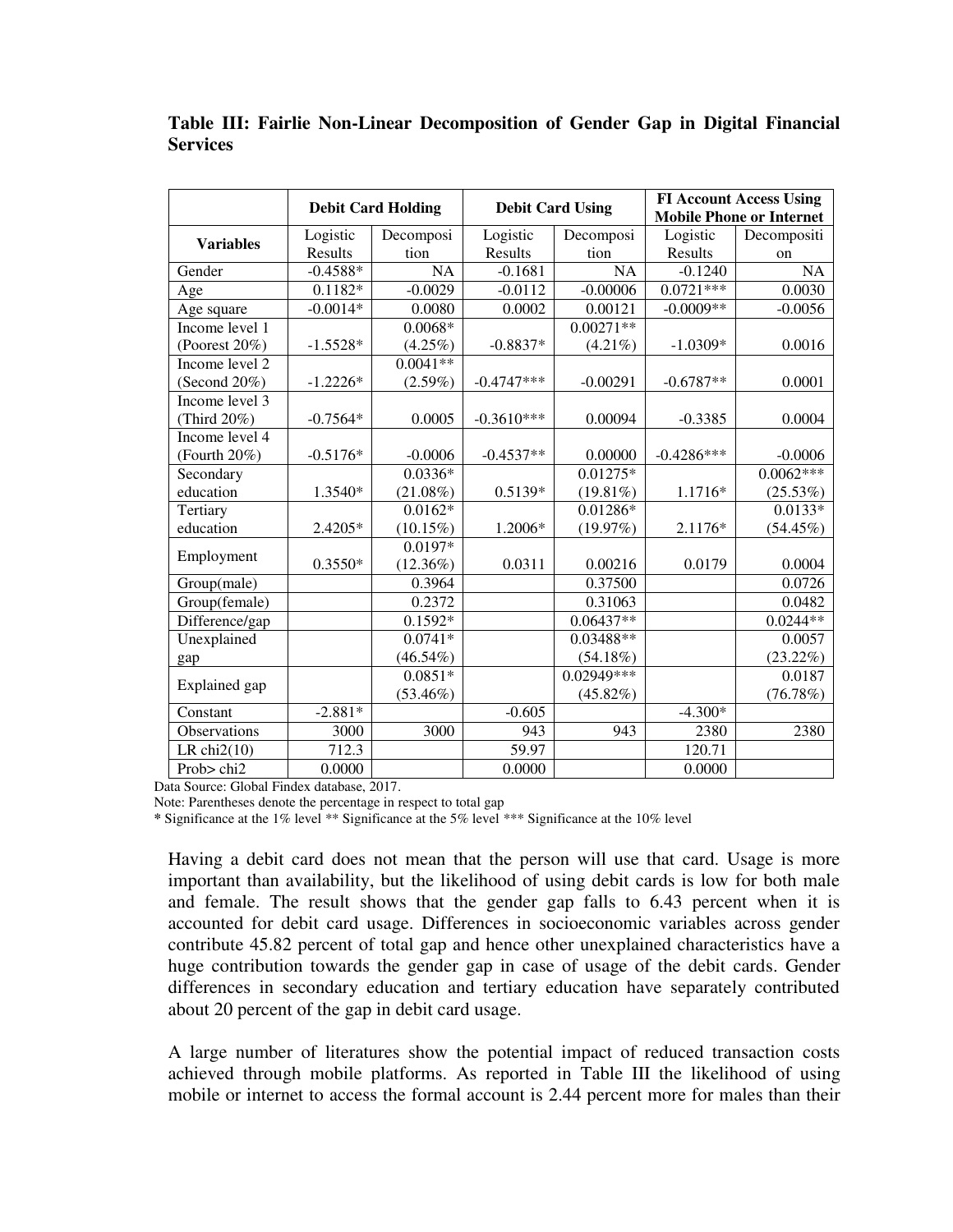female counterparts. This discrepancy across gender aroseprimarily from the differences in socioeconomic characteristics which explain altogether 76.78 percent of the gap in mobile usage for accessing the formal accounts. The level of education among the females has a significant contribution to the gap and gender differences in tertiary education contribute maximum i.e. 54.45 percent of the total gap. Disparity in education is the most contributing factor to the gender gap in case of digital financial inclusion. The table –III also highlights the fact that overall gender gap is statistically significant for all the three dependent variables namely debit card holding and debit card using and using financial services through internet or mobile phone. But only for the debit card using and holding, the explained gap is significant. Socioeconomic variables explain the gap only in case of debit card holding and usage.

### **4. Conclusion**

In the argument of financial inclusion, the relevance of gender discrimination has come into prominence in recent literatures. This paper analyses the evidence of a gender gap in India using individual-level data obtained from FINDEX. The empirical findings suggest that on average, women have lower access to formal finance than their male counterparts. However, the exclusion of females from financial services leads to their exclusion from social and economic activities, and also means that their potential contribution to economic growth has lost. A more robust analysis was conducted using Fairlie Decomposition technique to show in what extent the differences in socioeconomic characteristics across gender are responsible for the gender gap in financial inclusion. Variability in socioeconomic channels widely represents the gender gap for all indicators except formal borrowing. It explains total gap exclusively for formal savings. More precisely, it is observed that lower employment status among females is the foremost reason of not having a bank account, formal saving, and formal credit requirement. On the other hand, lower education among females prohibits them from using digital financial services. Exclusion of women from workforce and educationhave repercussions for their participation in formal financial sector. Policies, to expand access to financial services for the women, will not be fruitful unless the problems of these dimensions are taken care of. Only when these are solved women will reap the benefit of financial services as much as men.Even if the government policies are adopted targeting the women, if the disparity exists in terms ofeducation, income, employment status,women will remain financially excluded in the society.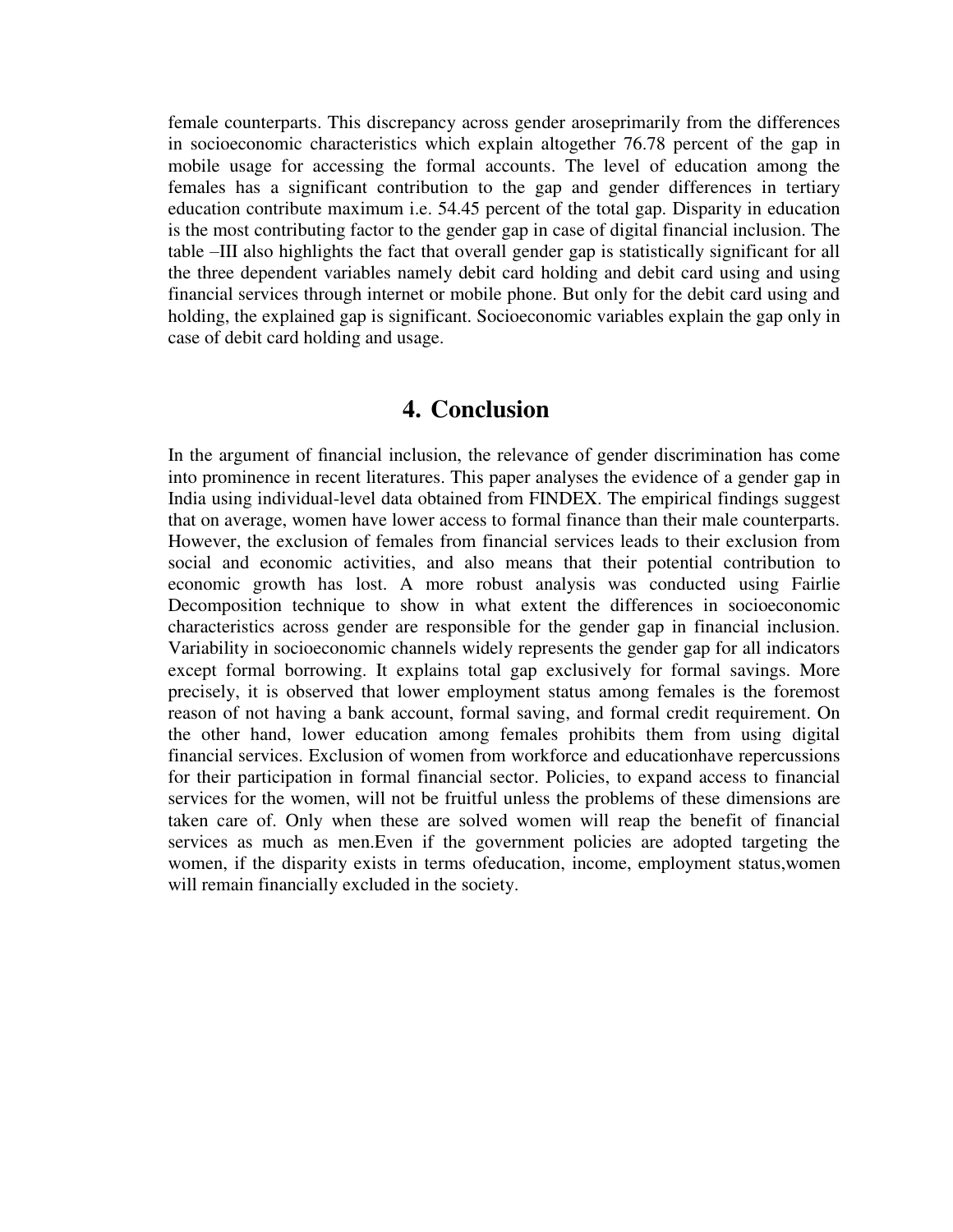## **References**

Abdu, M., Buba, A., Adamu, I and Muhammad, T. (2015) "Drivers of financial inclusion and gender gap in Nigeria"*The Empirical Econometrics and Quantitative Economics Letters (EEQEL)***4**(4), 186-199.

Abel, S., Mutandwa, L and Le Roux, P. (2018) "A Review of Determinants of Financial Inclusion"*International Journal of Economics and Financial Issues*, ISSN: 2146-4138

Allen, F., Carletti, E., Cull, R., Qian, J., Senbet, L & Valenzuela, P. (2012) "Resolving the African Financial Development Gap: Cross-Country Comparisons and a Within-Country Study of Kenya" NBER Working Paper 18013. Cambridge, MA: National Bureau of Economic Research.

Ashraf, N., D. Karlan and W. Yin (2010)"Female Empowerment: Impact of a Commitment Savings Product in the Philippines" *World Development* **38**, 333344.

Aterido, R., Beck, T&Iacovone, L. (2013) "Access to Finance in Sub-Saharan Africa: Is There a Gender Gap?" *World Development***47**, pp. 102-120.

Bauer, T. K and Sinning, M. (2008) "An extension of the Blinder–Oaxaca decomposition to nonlinear models"*Advances in Statistical Analysis***92**, 197–206.

Deléchat, C., Newiak, M., Xu, R., Yang, F and Aslan, G. (2018) "What is Driving Women"s Financial Inclusion Across Countries?" International Monetary Fund Working Paper No. 18/38, ISBN: 9781484344460.

Demirguc-Kunt, A., Klapper, L., Singer, D. (2013) "Financial Inclusion and Legal Discrimination Against Women: Evidence from Developing Countries"Policy Research Working Paper 6416. The World Bank, Washington, DC.

Demirgüç-Kunt, Asli, LeoraKlapper, Dorothe Singer, Saniya Ansar and Jake Hess. (2018) "The Global Findex Database 2017: Measuring Financial Inclusion and the Fintech Revolution" Washington, DC: World Bank. doi:10.1596/978-1-4648-1259-0.

Dupas, P and Robinson, J. (2013) "Why don't the poor save more? Evidence from health savings experiments"*American Economic Review***103**(4), pp. 1138-1171.

Ellis, K, Lemma, A and Rud, Juan-Pablo. (2010) "Financial Inclusion, Household Investment and Growth in Kenya and Tanzania" ODI Project Briefing No 43, London: Overseas Development Institute.

Fanta, Ashenafi B., Mutsonziwa, Kingstone. (2016) "Gender and Financial Inclusion: Analysis of financial inclusion of women in the SADC region" Policy research paper No. 01/2016.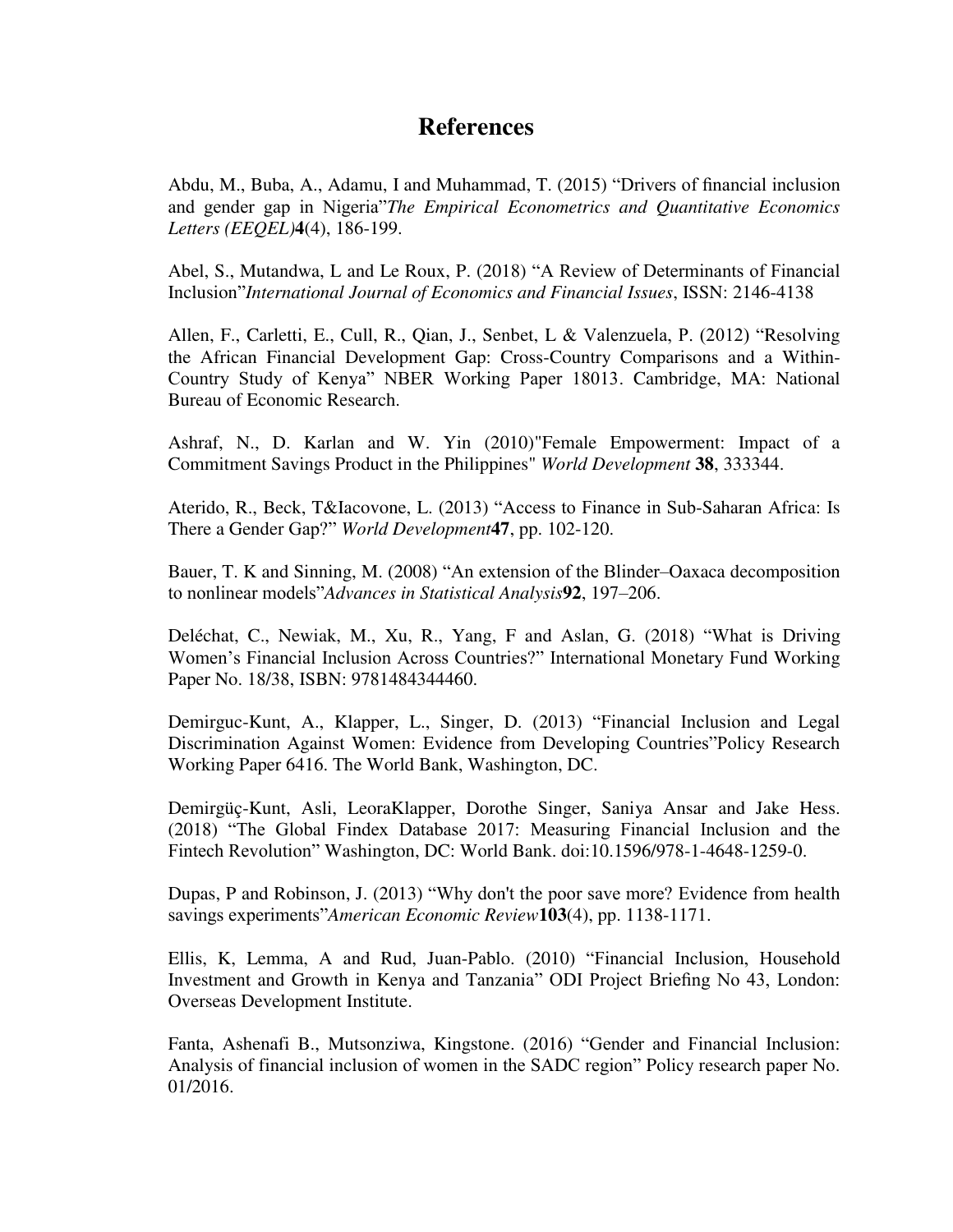Fairlie, Robert W. (1999) "The Absence of the African-American Owned Business: An Analysis of the Dynamics of Self-Employment" *Journal of Labor Economics***17**(1), 80- 108.

Fairlie, Robert W. (2006) "An Extension of the Blinder-Oaxaca Decomposition Technique to Logit and Probit Models" IZA Discussion Papers 1917, Institute for the Study of Labor (IZA).

Ghosh, S& Vinod, D. (2016) "Furthering the Financial Inclusion Agenda in India: How Important Is Gender?" *Economic & Political Weekly***51**(12), 126-32.

Ghosh, S& Vinod, D. (2017) "What Constrains Financial Inclusion for Women? Evidence from Indian Micro data"*World Development (2017)*, [http://dx.doi.org/10.1016/j.worlddev. 2016.11.011](http://dx.doi.org/10.1016/j.worlddev.%202016.11.011)

Haddad, L., Hoddinott, J& Alderman, H. (Eds.) (1997) "Intra household resource allocation in developing countries" Baltimore, MD and London: Johns Hopkins University Press.

Handa, S& Davis, B. (2006) "The experience of conditional cash transfers in Latin America and the Caribbean"*Development Policy Review***24**(5), 513–536.

Hashemi, S., Sidney, R. Schuler& Ann, P. Riley. (1996) "Rural Credit Programs and Women"s Empowerment in Bangladesh"*World Development***24**(4), 635–653.

Oaxaca, R. L and Ransom, M. R. (1994) "On discrimination and the decomposition of wage differentials" *Journal of Econometrics* **61**, 5–21.

Rangarajan, C. (2008) "Report of the Committee on Financial Inclusion" RBI.

Rawlings, L., Rubio, G. (2005) "Evaluating the impact of conditional cash transfer programs" The World Bank Research Observer**20**(1), 29–55.

Swamy, Vighneswara. (2014). "Financial Inclusion, Gender Dimension, and Economic Impact on Poor Households"*World Development***56**, 1–15.

Sinning, M& Hahn, M & Bauer, T. K. (2008) "The Blinder–Oaxaca decomposition for nonlinear regression models" *The Stata Journal* **8**(4), pages 480-492.

StataCorp. (2017)*Stata 15 Base Reference Manual*, College Station, TX: Stata Press.

StataCorp. (2017)*Stata Statistical Software: Release 15*, College Station, TX: StataCorp LLC

Thomas, D. (1990). "Intra-household resource allocation: An inferential approach"*The Journal of Human Resources***25**(4), 635–664.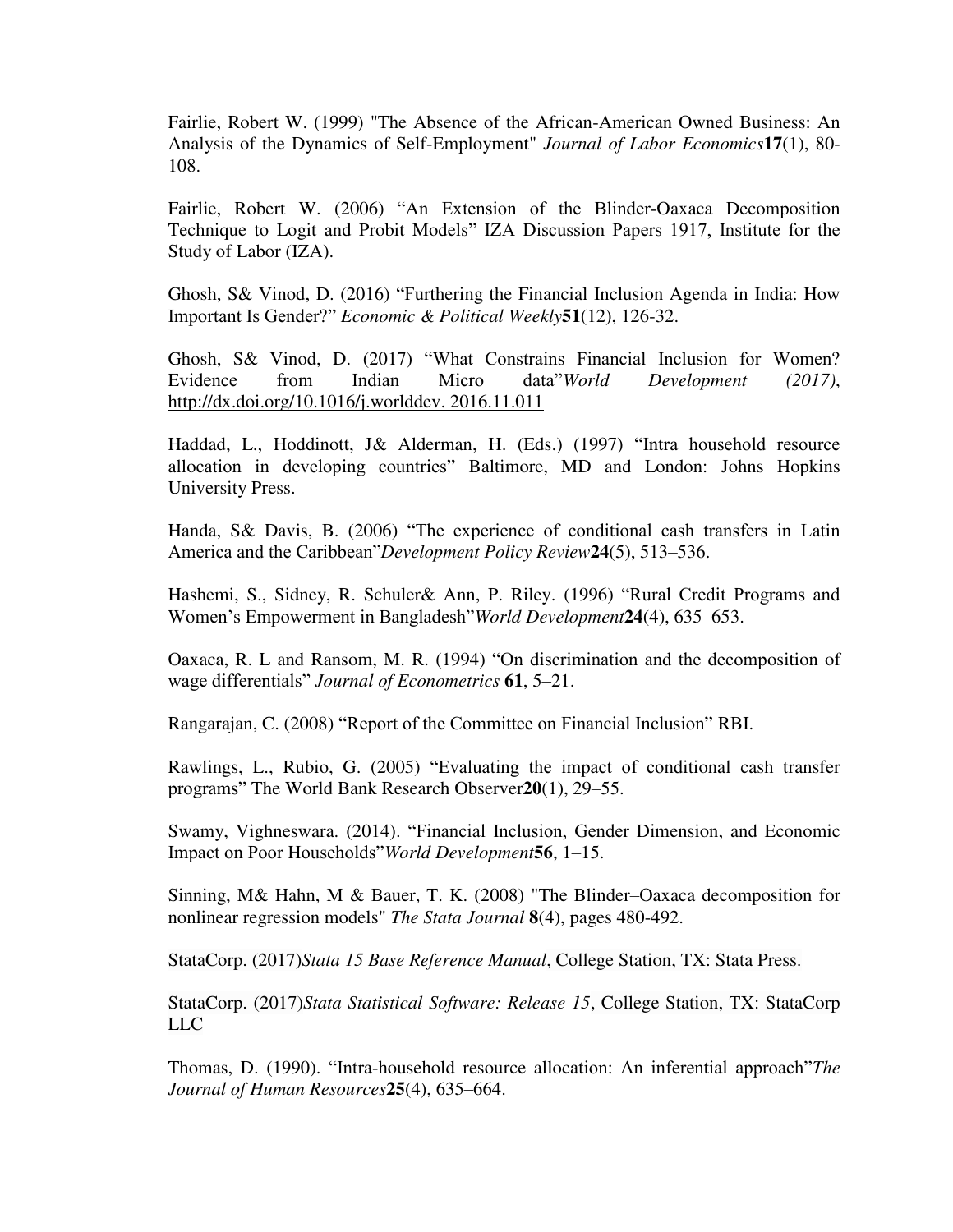World Bank. (2014) "Global Financial Development Report 2014: Financial Inclusion (Rep.)" Washington, DC: World Bank.

World Bank. (2018) "India -Global Financial Inclusion (Global Findex) Database 2017" The World Bank, Washington, DC

Zins, A., Weill, L. (2016) "The determinants of financial inclusion in Africa"*Review of Development Finance***6**(1), 46-57.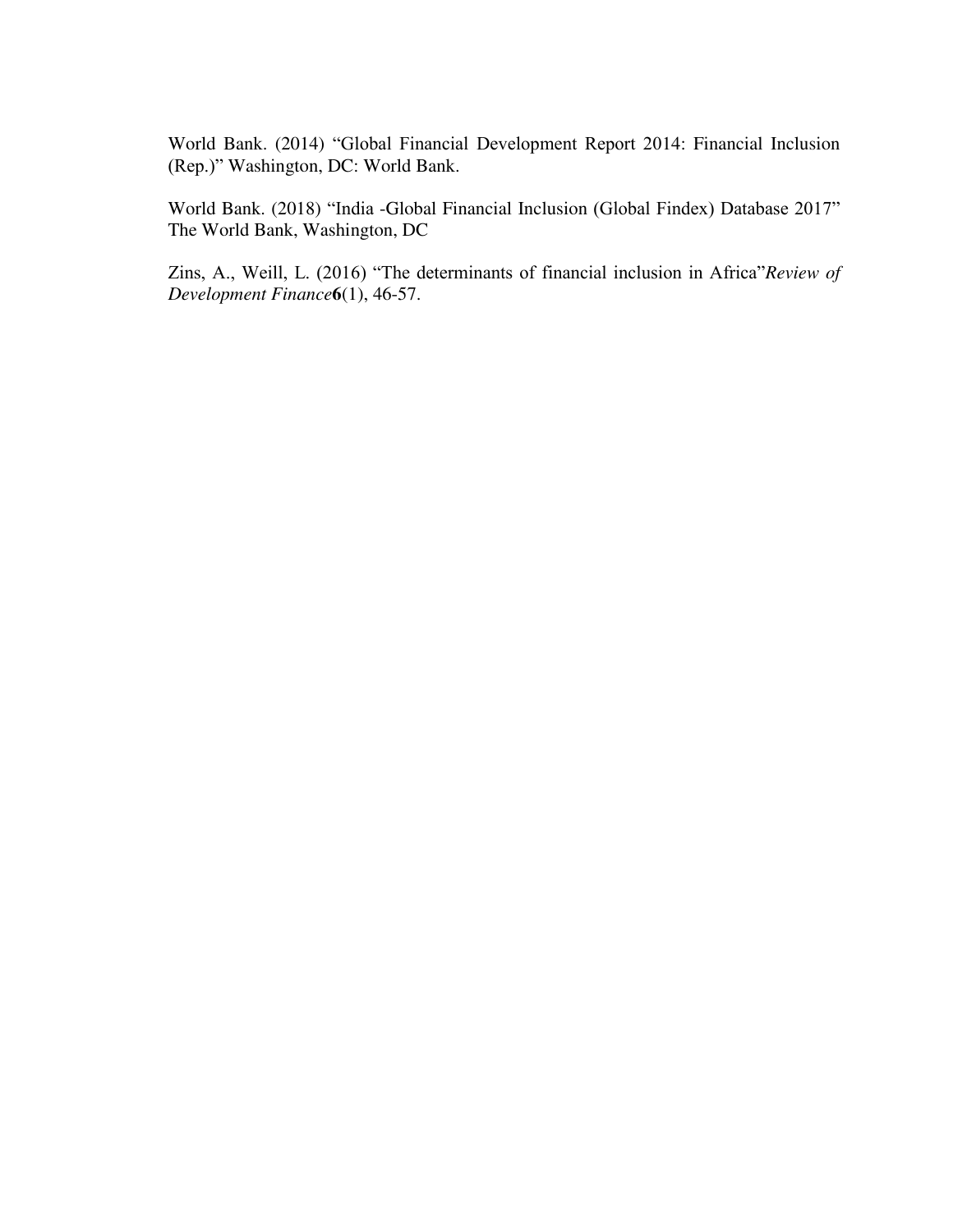## **Appendix**

| Obs.                       | <b>Mean</b> | Std. Err.                                    | Std. Dev.                         | [95\% Conf. Interval]    |                      |  |  |  |
|----------------------------|-------------|----------------------------------------------|-----------------------------------|--------------------------|----------------------|--|--|--|
|                            |             |                                              |                                   |                          |                      |  |  |  |
| 1453                       | 37.4033     | .4162049                                     | 15.865                            | 36.58688                 | 38.21973             |  |  |  |
| 1547                       | 37.45637    | .3820695                                     | 15.02753                          | 36.70694                 | 38.2058              |  |  |  |
|                            |             |                                              |                                   |                          |                      |  |  |  |
| 3000                       | 37.43067    | 0.281826                                     | 15.43625                          | 36.87807                 | 37.98326             |  |  |  |
|                            | $-0.05306$  | 0.564981                                     |                                   | $-1.160859$              | 1.054732             |  |  |  |
|                            |             |                                              |                                   |                          |                      |  |  |  |
| $diff = mean(0) - mean(1)$ |             |                                              |                                   |                          | $t = -0.0939$        |  |  |  |
|                            |             | Satterthwaite's degrees of freedom = 2957.67 |                                   |                          |                      |  |  |  |
|                            |             |                                              |                                   |                          |                      |  |  |  |
| Ha: $diff < 0$             |             |                                              | Ha: $diff := 0$<br>Ha: $diff > 0$ |                          |                      |  |  |  |
| $Pr(T < t) = 0.4626$       |             |                                              |                                   |                          | $Pr(T > t) = 0.5374$ |  |  |  |
|                            |             |                                              |                                   | $Pr( T  >  t ) = 0.9252$ |                      |  |  |  |

**Table A.I: Statistical Significance of Gender Gap in Respondent's Age (t-test)** 

Data Source: Global Findex Database, 2017

| Group                      | Obs. | <b>Mean</b> | Std. Err.       | Std. Dev.              | [95\% Conf.Interval]                           |                |  |
|----------------------------|------|-------------|-----------------|------------------------|------------------------------------------------|----------------|--|
|                            |      |             |                 |                        |                                                |                |  |
| Male                       | 1453 | 1650.532    | 36.34989        | 1385.594               | 1579.228                                       | 1721.836       |  |
| Female                     | 1547 | 1628.66     | 33.0794         | 1301.076               | 1563.775                                       | 1693.545       |  |
|                            |      |             |                 |                        |                                                |                |  |
| Combined                   | 3000 | 1639.253    | 24.5105         | 1342.495               | 1591.194                                       | 1687.312       |  |
| <b>Difference</b>          |      | 21.87202    | 49.14836        |                        | -74.49652                                      | 118.2406       |  |
|                            |      |             |                 |                        |                                                |                |  |
| $diff = mean(0) - mean(1)$ |      |             |                 |                        | $t = 0.4450$                                   |                |  |
| Ho: diff $= 0$             |      |             |                 |                        | Satterthwaite's degrees of freedom = $2951.57$ |                |  |
|                            |      |             |                 |                        |                                                |                |  |
| Ha: diff $< 0$             |      |             | Ha: diff $!= 0$ |                        |                                                | Ha: $diff > 0$ |  |
| $Pr(T < t) = 0.6718$       |      |             |                 | $Pr(T >  t ) = 0.6563$ | $Pr(T > t) = 0.3282$                           |                |  |

**Table A.II: Statistical Significance of Gender Gap in Respondent's Age-Square (t-test)** 

Source: Global Findex Database, 2017

The result of t-test denotes that there is no significant difference between female respondent's age and male respondent's age and no significant differences between female respondent's age square and male respondent's age square.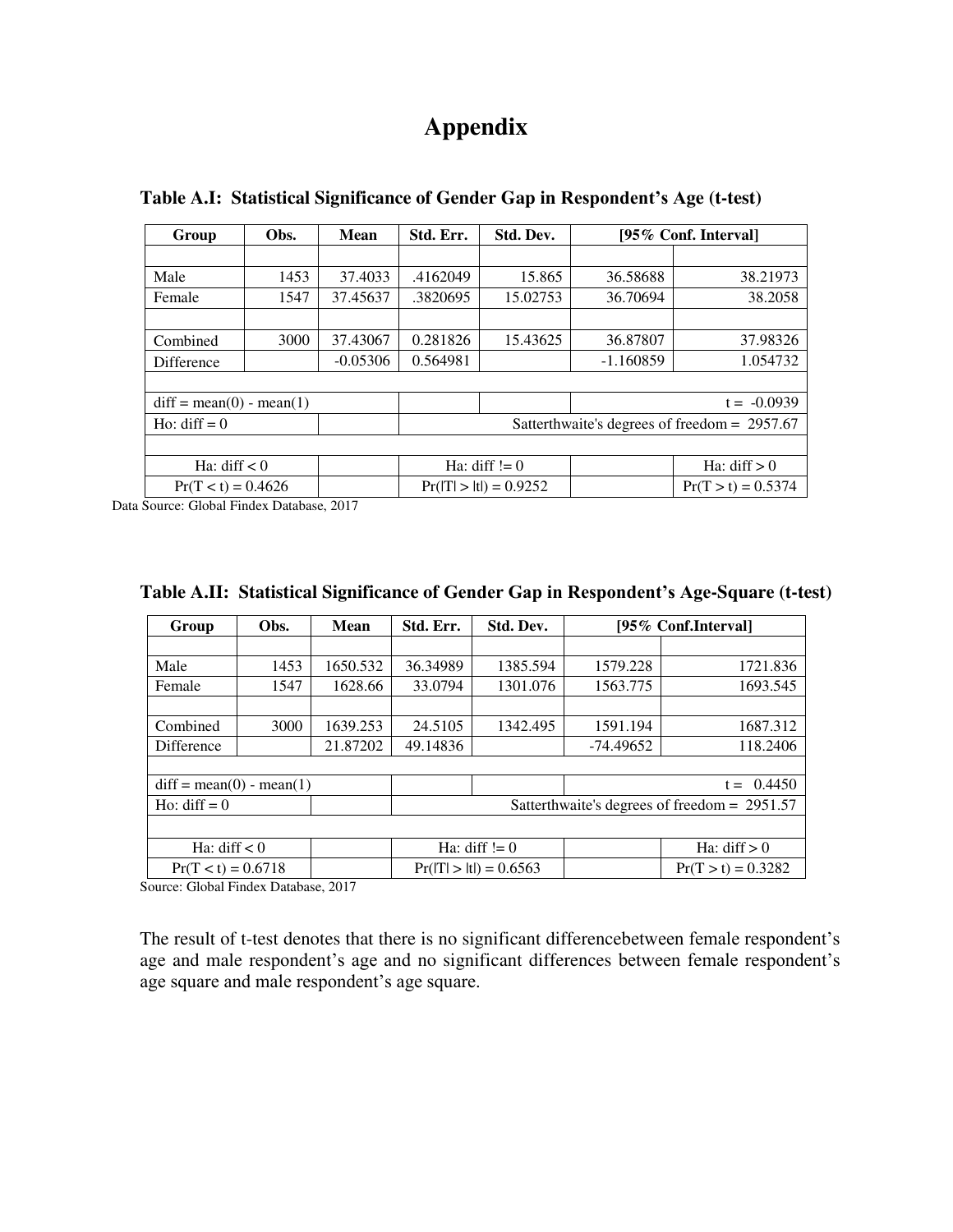| <b>Explanatory Variables</b>    |                                     |              |       |                        |             |  |  |  |
|---------------------------------|-------------------------------------|--------------|-------|------------------------|-------------|--|--|--|
| A. Income Level 1 (Poorest 20%) |                                     |              |       |                        |             |  |  |  |
| Gender                          | Income level 1 dummy                |              |       |                        |             |  |  |  |
|                                 | $\Omega$                            |              | Total | Pearson Chi-Square (1) | Asymp. Sig. |  |  |  |
| Male                            | 1211                                | 242          | 1453  |                        |             |  |  |  |
| Female                          | 1243                                | 304          | 1547  | 4.517                  | .034        |  |  |  |
| Total                           | 2454                                | 546          | 3000  |                        |             |  |  |  |
|                                 | B. Income Level 2 (Second 20%)      |              |       |                        |             |  |  |  |
| Gender                          | Income level 2 dummy                |              |       |                        |             |  |  |  |
|                                 | $\theta$                            | 1            | Total | Pearson Chi-Square (1) | Asymp. Sig. |  |  |  |
| Male                            | 1187                                | 266          | 1453  |                        |             |  |  |  |
| Female                          | 1220                                | 327          | 1547  | 3.786                  | .052        |  |  |  |
| Total                           | 2407                                | 593          | 3000  |                        |             |  |  |  |
|                                 | C. Income Level $3$ (Third $20\%$ ) |              |       |                        |             |  |  |  |
| Gender                          | Income level 3 dummy                |              |       |                        |             |  |  |  |
|                                 | $\boldsymbol{0}$                    | 1            | Total | Pearson Chi-Square (1) | Asymp. Sig. |  |  |  |
| Male                            | 1153                                | 300          | 1453  |                        | .442        |  |  |  |
| Female                          | 1245                                | 302          | 1547  | .591                   |             |  |  |  |
| Total                           | 2398                                | 602          | 3000  |                        |             |  |  |  |
| D. Income Level 4 (Fourth 20%)  |                                     |              |       |                        |             |  |  |  |
| Income level 4 dummy<br>Gender  |                                     |              |       |                        |             |  |  |  |
|                                 | $\boldsymbol{0}$                    |              | Total | Pearson Chi-Square (1) | Asymp. Sig. |  |  |  |
| Male                            | 1147                                | 306          | 1453  |                        | .147        |  |  |  |
| Female                          | 1254                                | 293          | 1547  | 2.107                  |             |  |  |  |
| Total                           | 2401                                | 599          | 3000  |                        |             |  |  |  |
| Е.                              | <b>Secondary Education</b>          |              |       |                        |             |  |  |  |
| Gender                          | Secondary dummy                     |              |       |                        |             |  |  |  |
|                                 | $\boldsymbol{0}$                    | 1            | Total | Pearson Chi-Square (1) | Asymp. Sig. |  |  |  |
| Male                            | 953                                 | 500          | 1453  |                        |             |  |  |  |
| Female                          | 1210                                | 337          | 1547  | 59.392                 | .000        |  |  |  |
| Total                           | 2163                                | 837          | 3000  |                        |             |  |  |  |
|                                 | <b>F.</b> Tertiary Education        |              |       |                        |             |  |  |  |
| Gender                          | Tertiary dummy                      |              |       |                        |             |  |  |  |
|                                 | $\boldsymbol{0}$                    | $\mathbf{1}$ | Total | Pearson Chi-Square (1) | Asymp. Sig. |  |  |  |
| Male                            | 1332                                | 121          | 1453  |                        |             |  |  |  |
| Female                          | 1482                                | 65           | 1547  | 21.932                 | .000        |  |  |  |
| Total                           | 2814                                | 186          | 3000  |                        |             |  |  |  |
|                                 | <b>G.</b> Employment Status         |              |       |                        |             |  |  |  |
| Employment dummy<br>Gender      |                                     |              |       |                        |             |  |  |  |
|                                 | $\boldsymbol{0}$                    |              | Total | Pearson Chi-Square (1) | Asymp. Sig. |  |  |  |
| Male                            | 372                                 | 1081         | 1453  |                        |             |  |  |  |
| Female                          | 941                                 | 606          | 1547  | 377.7500               | .000        |  |  |  |
| Total                           | 1313                                | 1687         | 3000  |                        |             |  |  |  |

**Table A.III: Chi-Square Test of Association between Gender and Discrete Explanatory Variables.** 

Source: Global Findex Database, 2017

Note: Explanatory variables taking the value 1, indicating "yes" and taking the value 0, indicating "no"